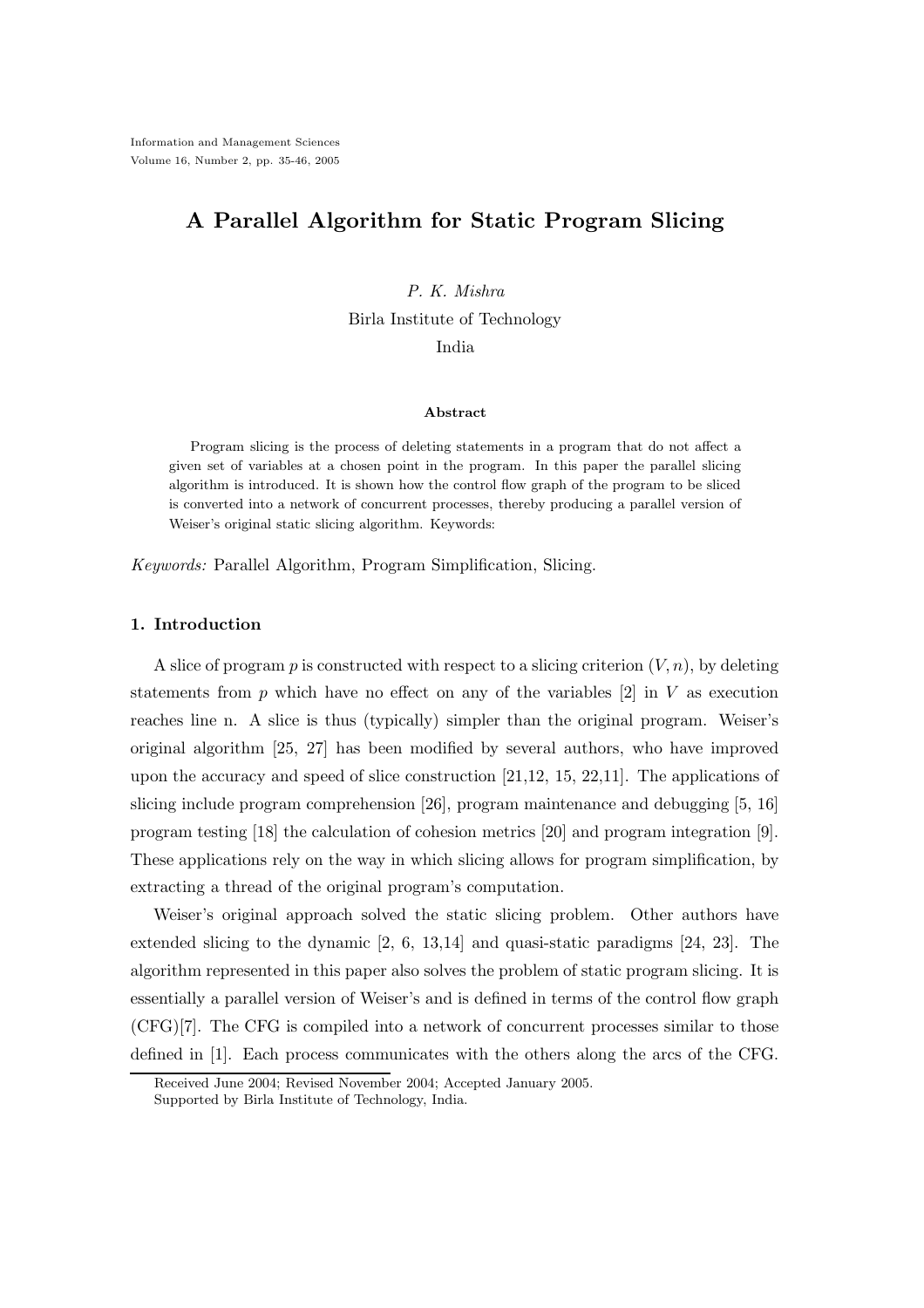The messages include sets of variables are closely related to Weiser's relevant variables [27]. To our knowledge, the algorithm introduced here is the first to exploit concurrent execution in program slice construction.

The rest of this paper is organized as follows: Section 2 describes the parallel algorithm, a formal proof of which can be found in [17]. Section 3 contains a detailed example, showing how it constructs a slice and Section 4 describes some other interesting and potentially useful properties of the parallel slicing algorithm over and above slice construction.

#### 2. The Algorithm

The slice of the original program is created as follows:

- (1) The original program is converted into a CFG.
- (2) The CFG is compiled into a network of concurrent processes.
- (3) The network of concurrent processes is executed. The nodes of the CFG that correspond to statements to be kept in the final slice are obtained from the resulting output.

#### 2.1. Constructing a process network

From the program to be sliced, a process network is constructed. The topology of the network is obtained directly from the inverse of the program CFG, called the Reverse Control Flow Graph (RCFG) [3], with one process for each node in the CFG and with communication channels corresponding to the arcs of the RCFG.

As is the convention arcs entering a node  $i$ , represent inputs to process  $i$ , and arcs leaving represents output from processes, i. When a process outputs a message, it shall mean that the message is output on all output channels.

#### 2.2 Process behaviour

Each process sends and receives message that are sets of variables names and node identifiers. The behaviour of each process,  $i$ , depends precisely on the following information, derived directly from the CFG of the program being sliced: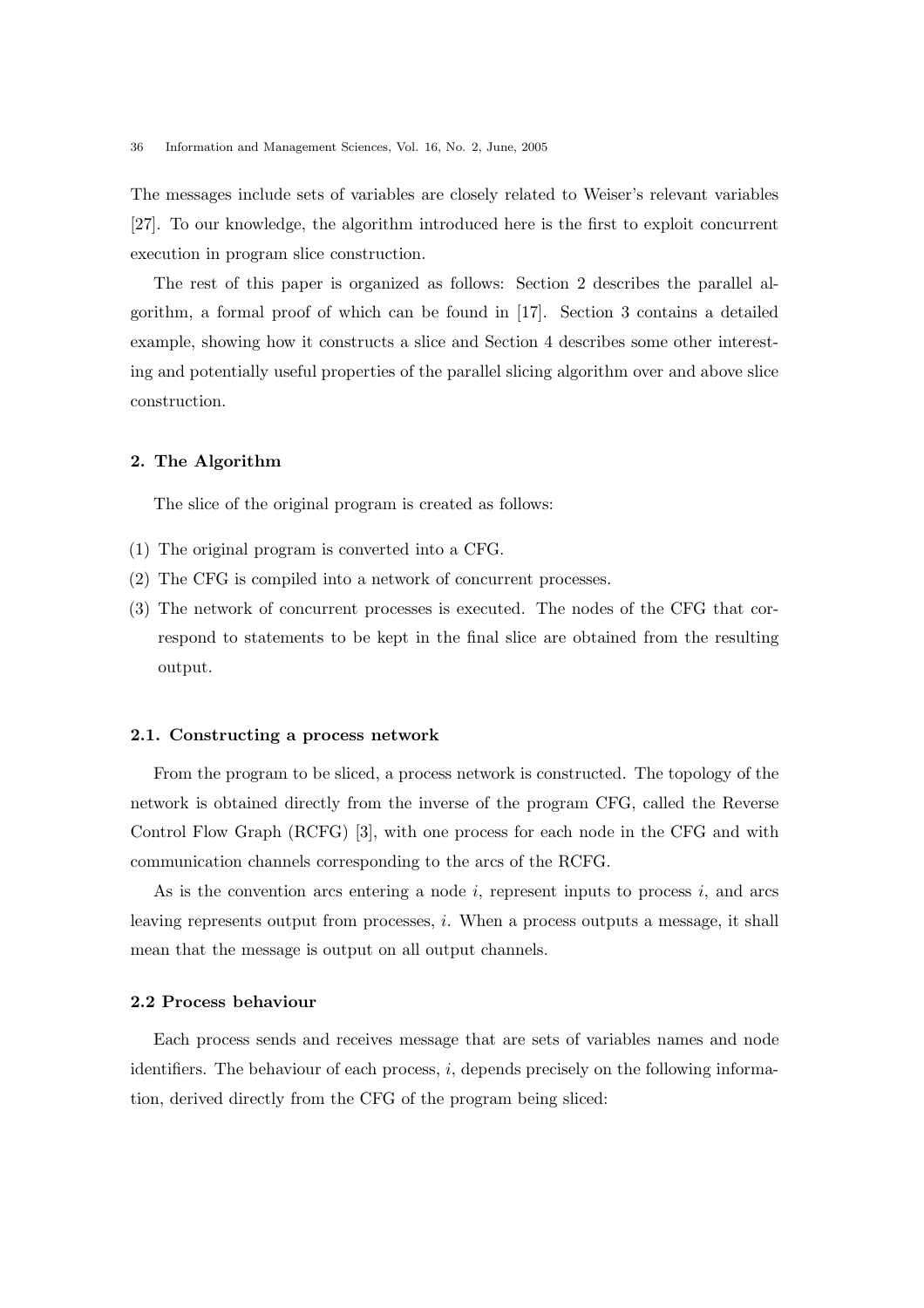| i      | : The identifier of the corresponding node of the CFG. |
|--------|--------------------------------------------------------|
| REF(i) | $\therefore$ The set of variables referenced by i.     |
| DEF(i) | $\therefore$ The set of variables defined by i.        |
| C(i)   | $\therefore$ The set of nodes controlled by i          |

Processes with more than one input in the RCFG correspond to predicate nodes. The present paper is concerned with side-effect free language, so all such processes will have  $DEF(i) = \phi$ . Conversely, processes with only one input do not correspond to predicate nodes, and therefore, by definition, they control no other nodes and so have  $C(i) = \phi$ . The behaviour of each process, i, can be defined in CSP style notation [8] as follows:

$$
P(i)=?S \rightarrow (if S \cap (DEF(i) \cup C(i)) \neq \phi
$$
  
then ! ((S \backslash DEF(i)) \cup REF(i) \cup {i})  
else IS);  

$$
P(i)
$$

If the input,  $S$ , to process i, has elements in common with the defined variables of i or with the controlled nodes of  $i$  then the process,  $i$ , outputs the set consisting of:

- (1) all its input variables (elements of  $S$ ) that it does not define,
- (2) all variables that it references,
- $(3)$  its node identifier, *i*.

On the other hand, if S has no elements in common with the defined variables or controlled nodes of i then the process i merely outputs  $S$ . The process i then repeat this action, waiting for the next input message.

#### 2.3. Initiating network communication

In order to construct a slice for the criterion  $(V, n)$ , network communication is initiated by outputting the message  $V$  from process  $n$ .

#### 2.4. Constructing the slice

For any process the node  $i$  should be included in the final slice if and only if  $i$  has output its node identifier i. The slice of a program computed by this algorithm can be found by including the set of nodes whose identifiers are input to the entry node of the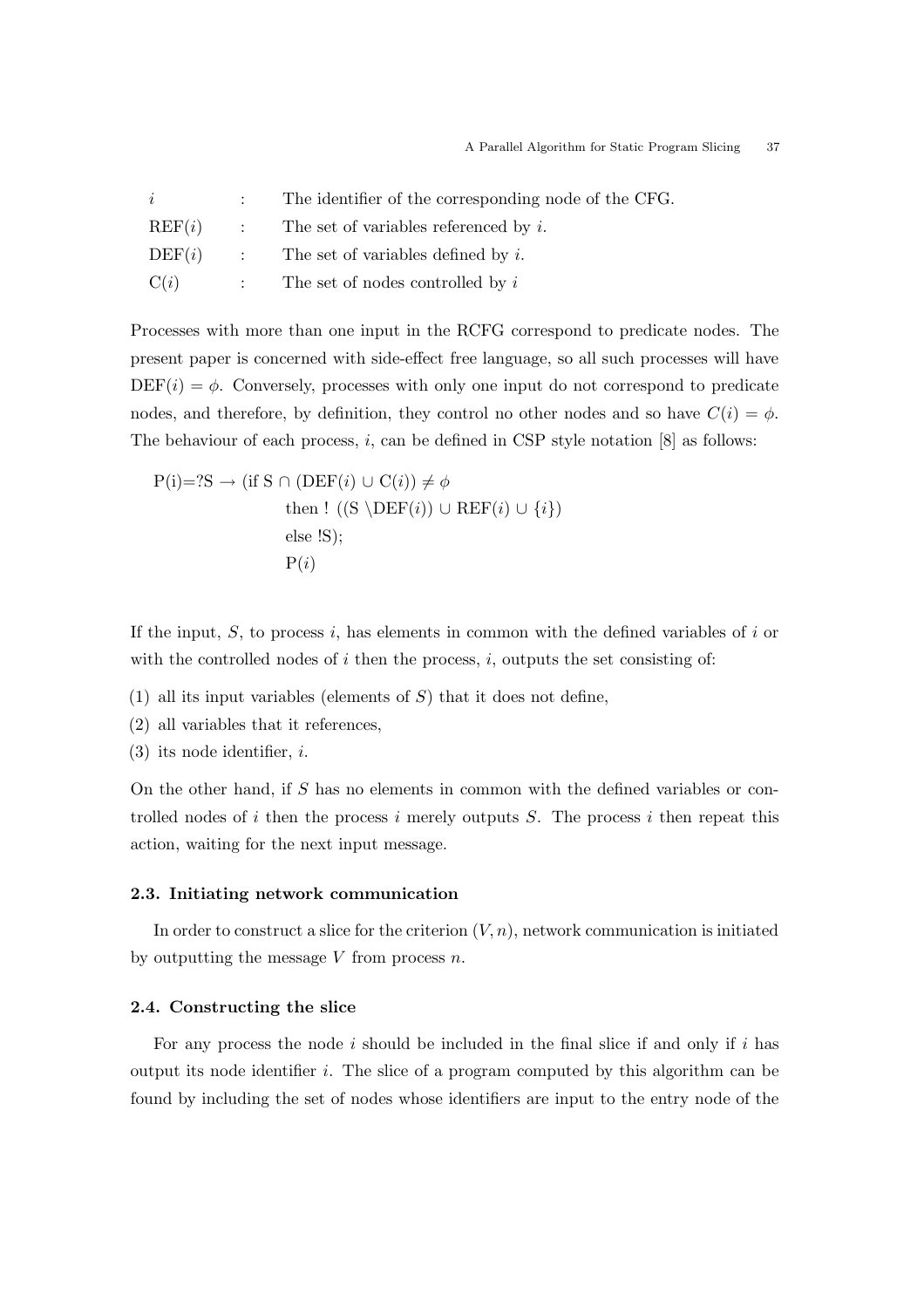CFG, because the entry node is reachable via every node in the RCFG and thus message output by all nodes will eventually reach the entry process.

Once the set of nodes to be included in the final slice is obtained using the parallel slicing algorithm, the problem of converting this information back into the syntax of the original program arises. The solution is well known [25,10] and is therefore not discussed further in this paper.

Section 2.2 above, should be thought of as a "specification" of process behaviour rather than an "implementation". The important aspect of the definition is that each process should be thought of as a function from the union of all its inputs to the union of all its outputs [17].

In a valid implementation of the parallel slicing algorithm [17], to ensure termination, process should, in fact, not output the same message more than once as in the case in the following example execution.

```
Step1: a=0
Step2: while (s< t) {
Step3: if (t == 4)Step4: c = t;
Step5: s=2;
Step6: c=t+7;
Step7: t=a+4;
}
```
Figure 1. The program to be sliced.

## 3. A worked example

Let the slicing criterion be  $({c}, 7)$  and the program to be sliced be the one shown in Figure 1.

The RCFG of the program to be sliced is shown in the Figure 2.

The process network obtained from the RCFG is shown in the Figure 3. A slice is to be constructed for the criterion  $({c},7)$ , so process communication is initiated by outputting {c} from node 7.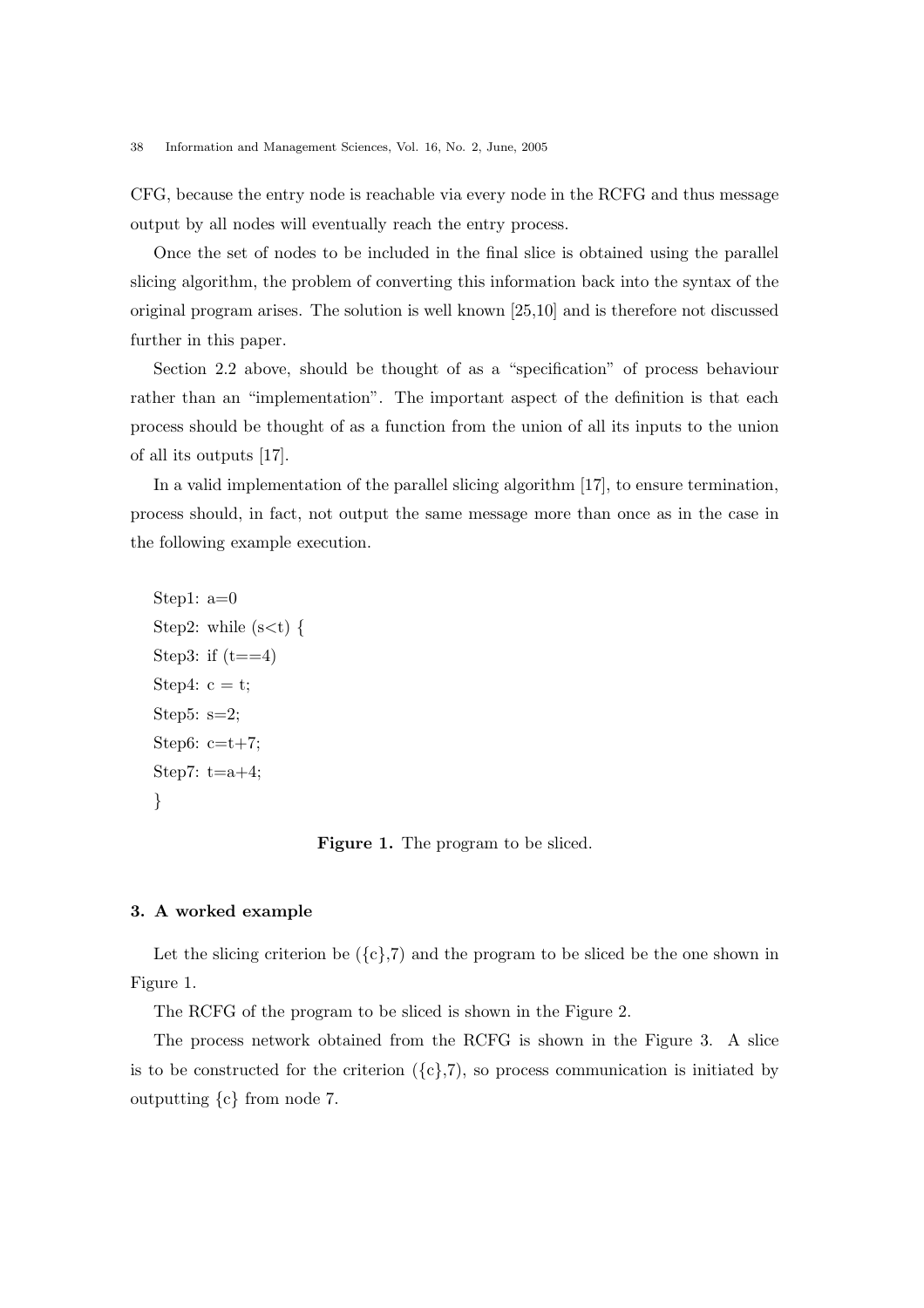To show the progression of the state of the system, we label the arcs in the RCFG with the message communicated by the relevant process during execution. New message communicated at each stage are labelled in bold type face.

Process are drawn like this:



Where C is the set of controlled nodes, DEF is the set of defined variables and REF is the set of referenced variables of each processes. After receiving {c} through its input channel, process six outputs  $\{t,6\}$ . Processes five, four and three all eventually receive  $\{t,6\}$  which they simply output because  $\{t,6\}$  is disjoint from the defined variables of these processes. The resulting state is shown in Figure 4.

When  $\{t,6\}$  is input to process two, it causes process two to output  $\{s,t,2,6\}$  to processes one and seven. This is an instance of a process responding to an input containing the identifier of a node that it controls. Process two will therefore output a message including its own node identifier, representing the fact that node two will also be included in the final slice.

The resulting state is shown in the Figure5.

The message  $\{s,t,2,6\}$  passes through process one to the ENTRY node. On receiving  $\{s,t,2,6\}$ , process seven outputs the message  $\{s,a,2,6,7\}$  because it defines t. This output message passes unaffected through process six.

When process five receives  $\{s,a,2,7\}$  it outputs  $\{a,2,5,7\}$ .

The resulting state is shown in Figure 6.

Continuing process communication passes the extra message in the network to all reachable nodes, but causes no new message to be introduced into the system. Finally the network terminates in the state shown in Figure 7.

From the original state of the network the slice of the original program is constructed by including those statements and predicates whose node identifiers have reached the ENTRY node.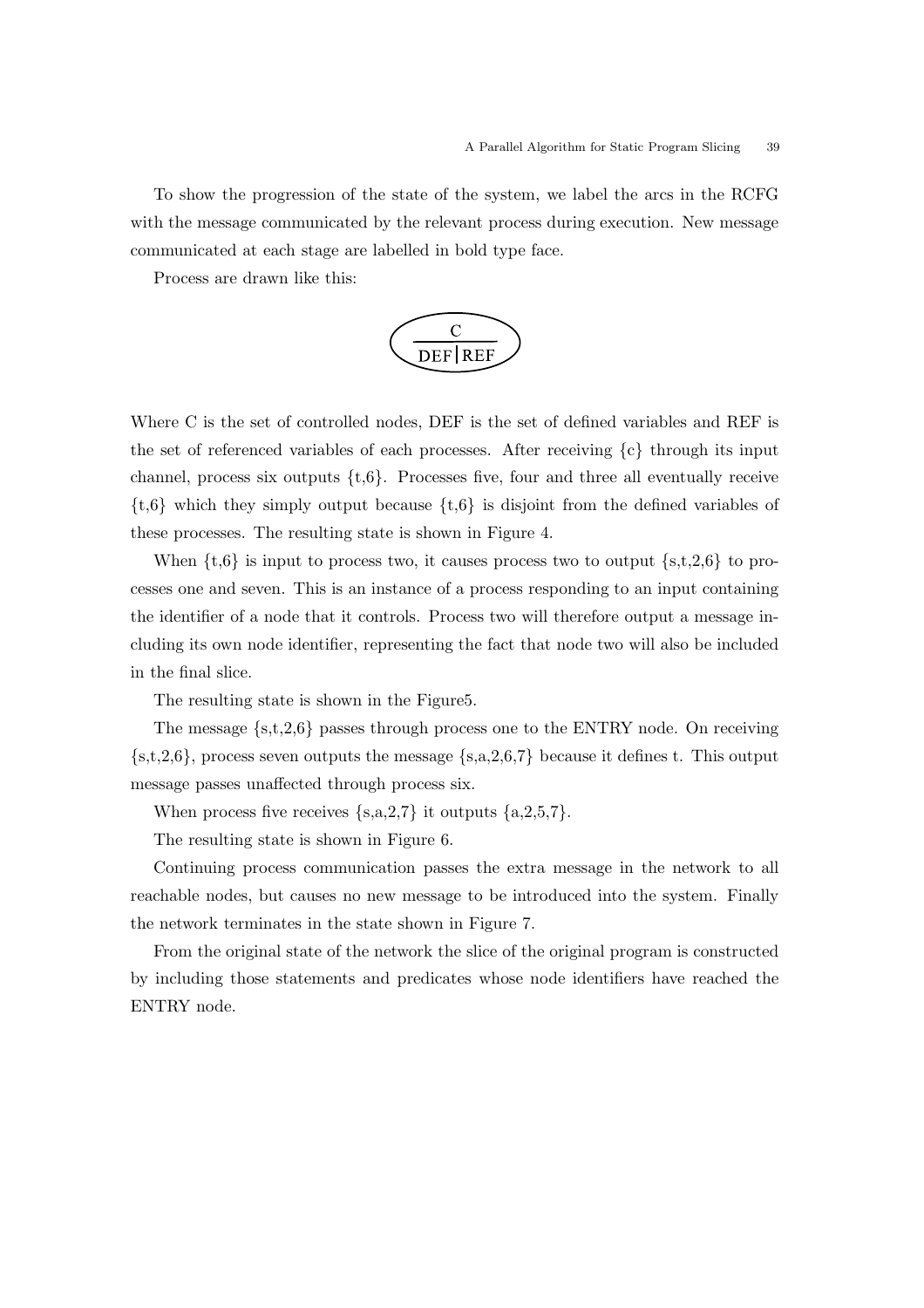40 Information and Management Sciences, Vol. 16, No. 2, June, 2005



Figure 2. The RCFG obtained from the initial program.



Figure 3. Initial state of the process network.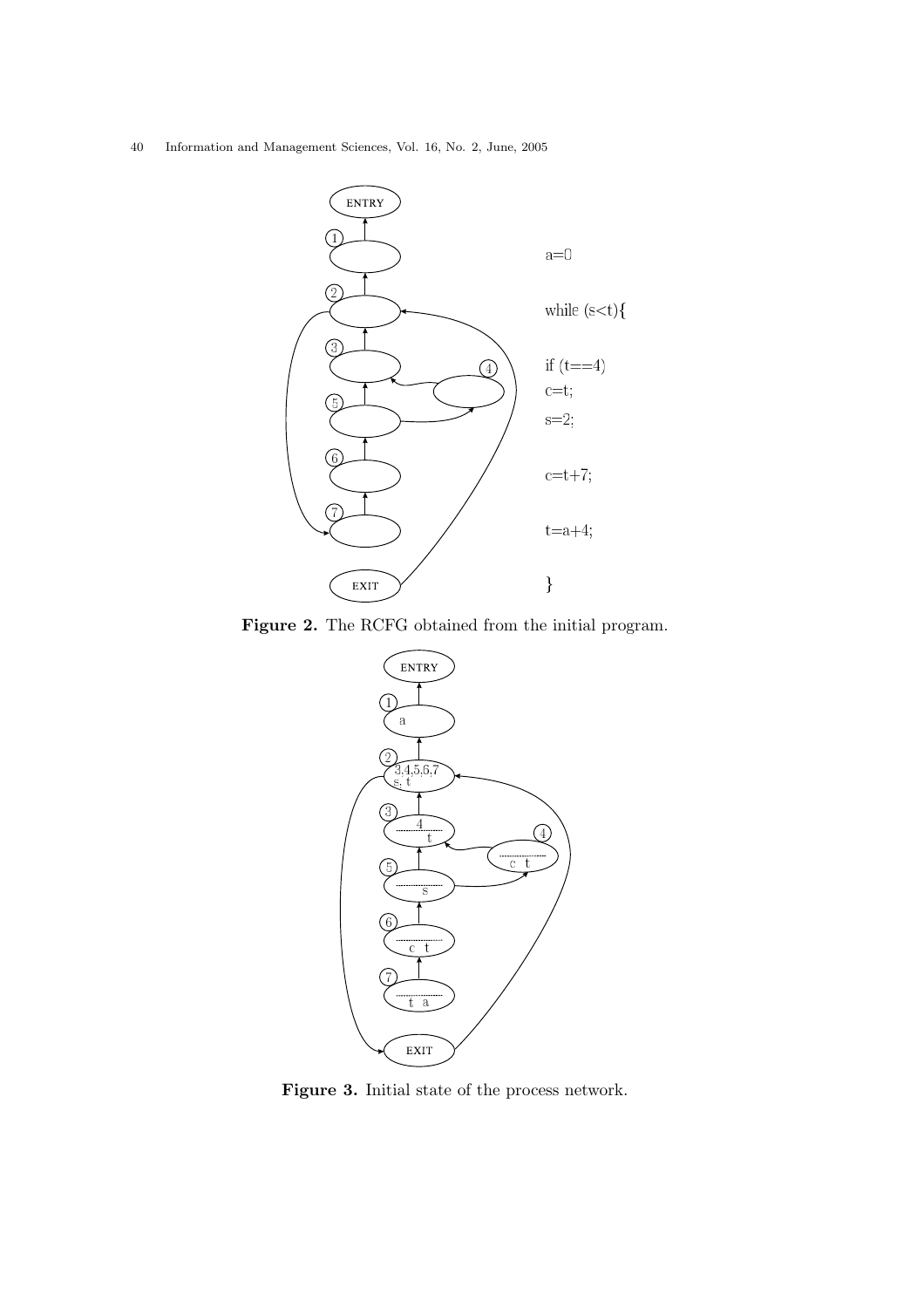### A Parallel Algorithm for Static Program Slicing 41



Figure 4. The state just before process two output in first message.



Figure 5. The state just after process has two output in first message.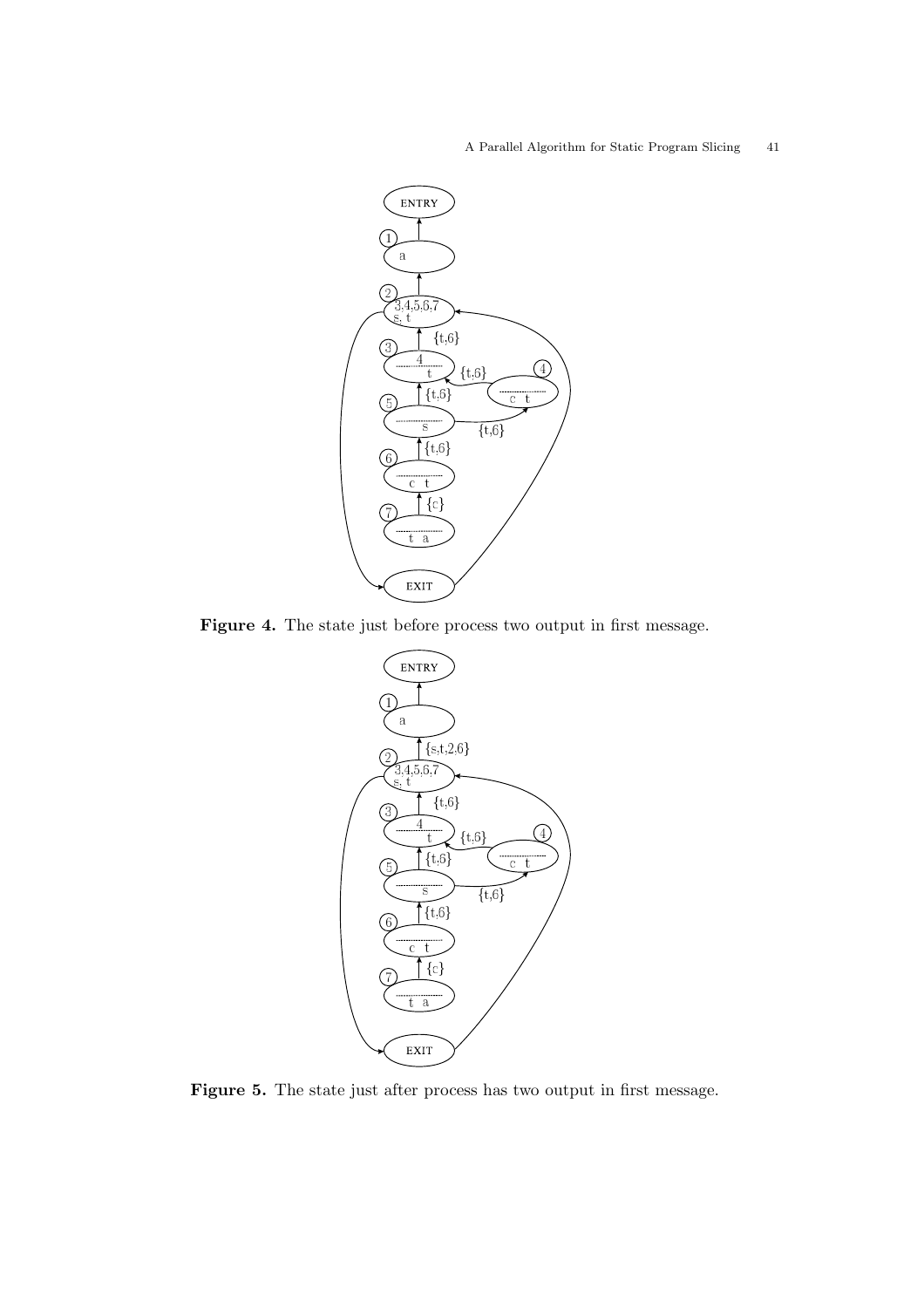42 Information and Management Sciences, Vol. 16, No. 2, June, 2005



Figure 6. The state just after one move pass and loop.



Figure 7. The final state of the process network.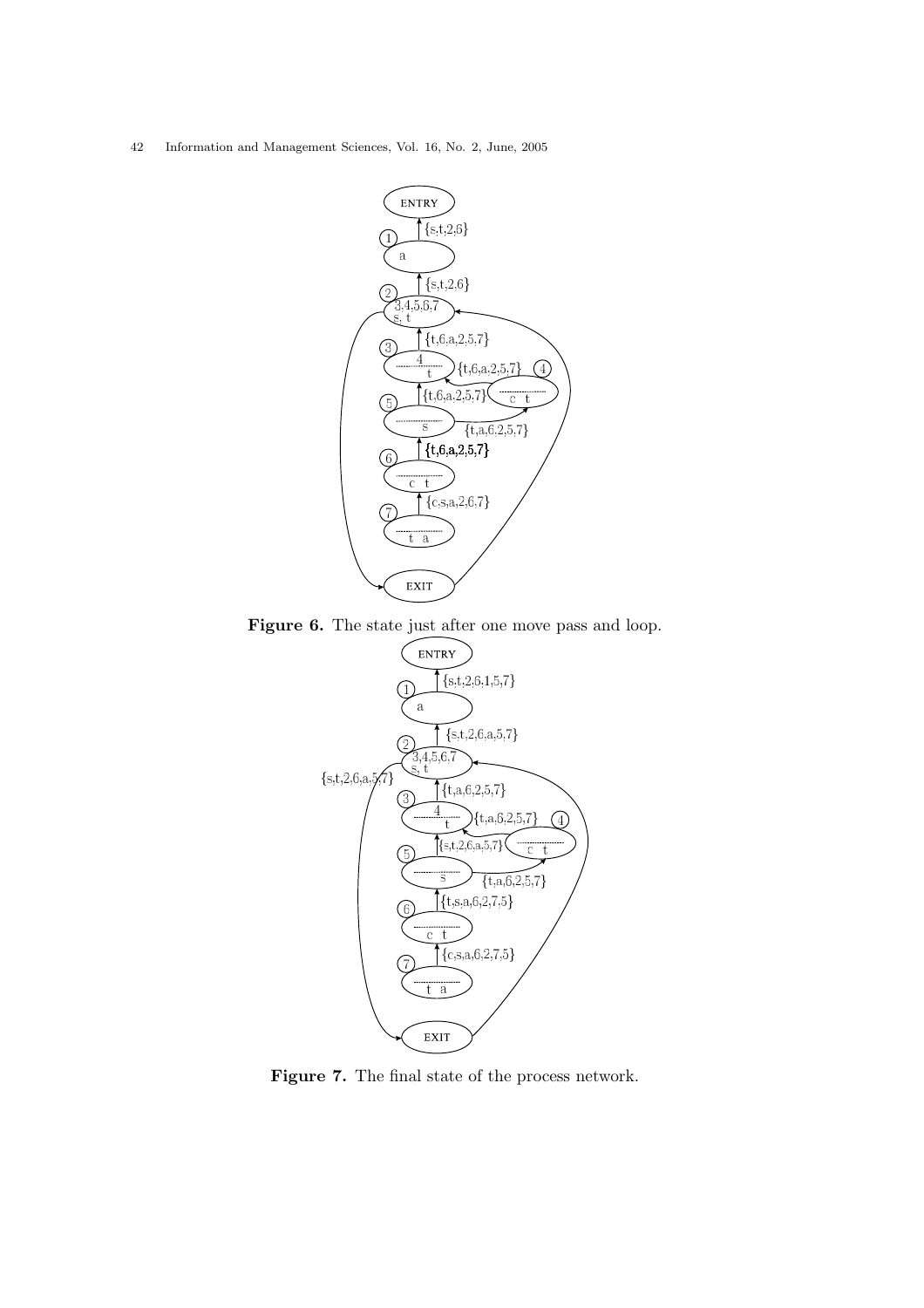

Figure 8. The original Program and Slice.

#### 4. Discussion

The parallel slicing algorithm may be adopted to construct slices for multiple slicing criteria. The algorithm also produces some extra information about the slices it constructs, as a by product.

### 4.1. Simultaneous slicing

For the slicing criterion  $(V, n)$ , process communication is initiated by outputting V as a message on all output channels from process  $n$ . In some situations it may be desirable to construct a slice which preserves the effect of the original program simultaneously on several slicing criteria. In such a situation, the slice would be constructed with respect to a set of m slicing criteria,  $\{(V_1, n_1), \ldots, (V_m, n_m)\}\$ . In order to use parallel slicing algorithm to construct a slice with respect to  $\{(V_1, n_1), \ldots, (V_m, n_m)\}\)$ , process communication is initiated simply by outputting V1 at n1, V2 at n2 and so on up to  $V_m$ at  $n_m$ . This can also be achieved using the PDG approach [11] but has not previously been considered using Weiser's approach [25, 27].

### 4.2. Equivalence classes of slicing criteria

The final state of the network also has an interesting property concerning the sets of variable names labelling each arc of the stable process network.

Consider slicing on the criterion  $(V, n)$ . For each arc a, in network, consider the restriction of each labelling to just variable names (i.e. ignore the node identifiers). Now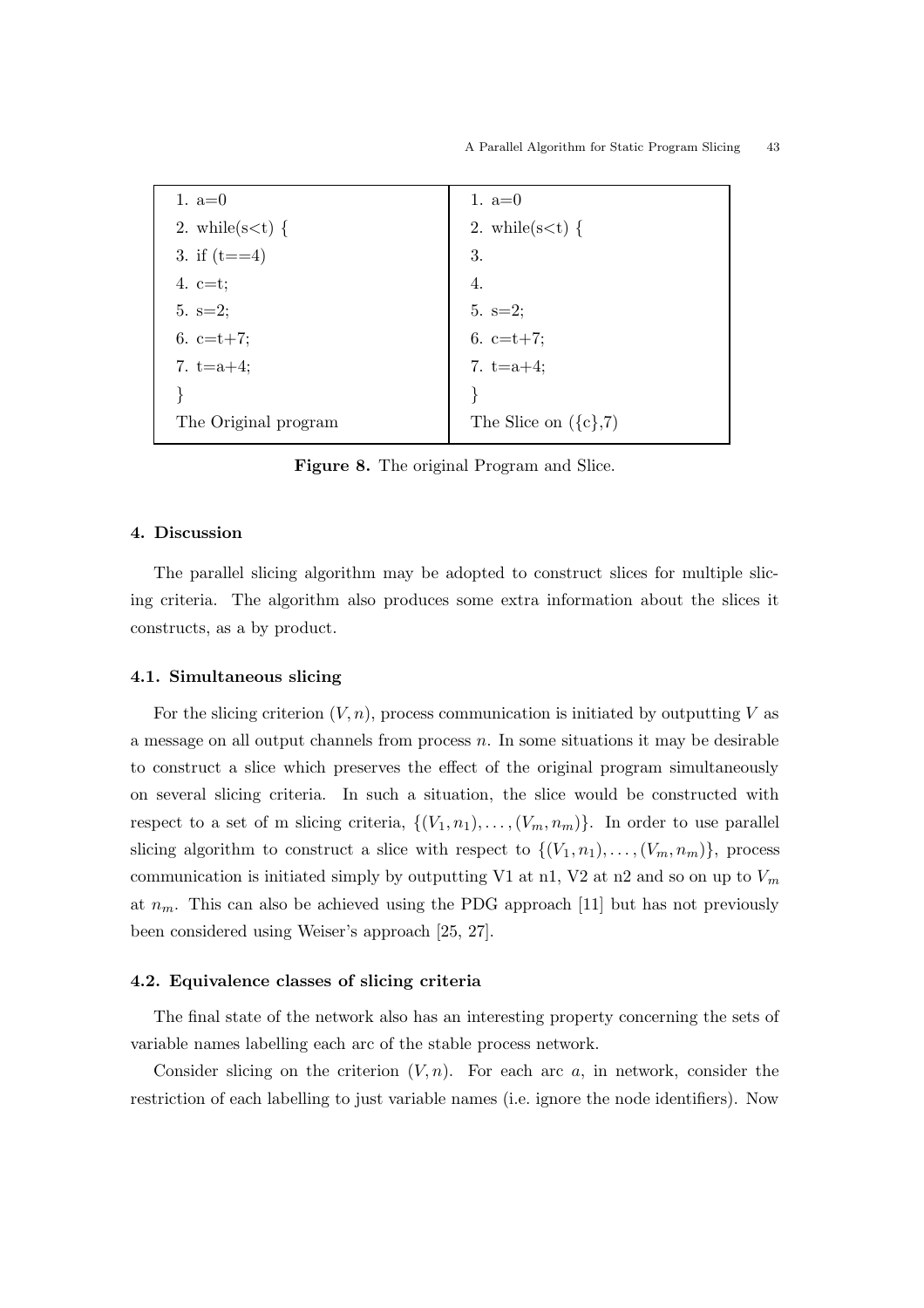these sets represent the variables whose values must be presented at arc a, in order to p preserve the values of V, a, n [17]. The slice constructed by the parallel slicing algorithm, for the slicing criterion  $(V, n)$  is thuds also a slice for all  $(K, m)$ , where K is outputs  $(V, n)(m)$  the union of all message output by node m when slicing using the parallel slicing algorithm with respect to  $(V, n)$ . Thus constructing a single slice at one point in the program, automatically produces an entire set of slicing criteria for which the program produced is also a slice.

For any program therefore, an equivalence relation ∼ on slicing criteria can be defined, such that  $(V, n) \sim (K, m)$  if and only if they both lead to the same slice. The parallel slicing algorithm has the property that the set of labelling of stable process networks are all in the same equivalence class with respect to  $\sim$ .

## 5. Conclusion

In this paper a new algorithm for static slicing has been introduced. The algorithm exploits the natural parallelism in the control flow graph and is essentially a parallel version of Weisers algorithm based on the view of a process network as a set of recursion equations.

The authors believe that the view of a CFG as a process network with its correspondence to a set of recursion equations is extremely attractive and may form the basis for parallel solutions to other graph theoretic problems in source code analysis.

### Acknowledgements

The author thanks anonymous referees for several helpful comments, suggestions and questions. The author is also thankful to Prof. H.C. Pande, Vice-Chancellor Emeritus, Prof S. K. Mukhrerjee, Vice-Chancellor and Prof. N. C. Mahnati, Professor & Head Dept. of Applied Mathematics, Birla Institute of Technology, Mesra for encouragement and support.

#### References

- [1] Abramsky, S., Reasoning about Concurrent Systems in Distributed Computing, University of London, pp.307-319, 1984.
- [2] Agrawal, H. and Horgan, J. R., Dynamic program slicing, in Proc. ACM SIGPLAN Conf. On Programming Language Design and Implementation, New York, 246-256, 1990.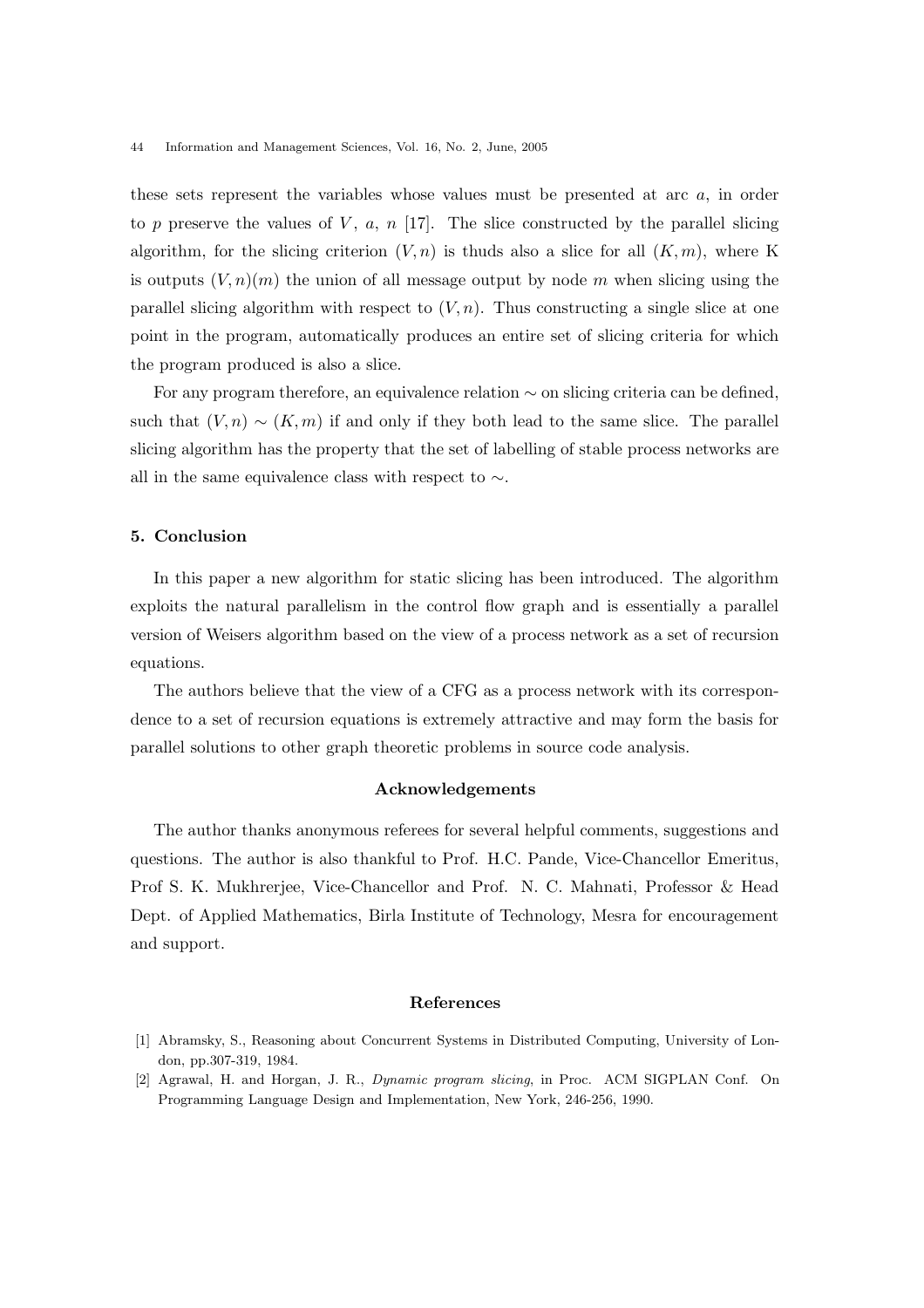- [3] Aho, A.V., Sethi, R. and Ullman, J. D., Compilers: Principles, Technique and Tools, Addision Weseley, Reading MA, 1986.
- [4] Bieman, J. M. and Ott, L. M., Measuring functional cohesion, IEEE Trans. Software Engineering, Vol.20, pp.644-657, 1994.
- [5] Gallagher, K. B. and Lyle, J. R., Using program slicing based on dependence graphs, Proc. IEEE Conf. On Software Engineering, Vol.17, pp.191-200, 1991.
- [6] Gopal, R., Dynamic program slicing based on dependence graphs, Proc. IEEE Conf. on Software Maintenance, pp.181-190, 1991.
- [7] Hecht, M. S., Flow Analysis of Computer Program, Elsevier, Amsterdam, 1977.
- [8] Hoare, C. A. R., Communicating Sequential Processes, Prentice-Hall, Englewood Cliffs, NJ, 1985.
- [9] Horwitz, S., Prins, J. and Reps, T., Integrating non interfering versions of programs, ACM Trans. Programming Languages Systems, Vol.11, pp.345-387, 1989.
- [10] Horwitz, S. and Reps, T., The use of program dependence graphs in software Engineering, Proc. 14th Internat. Conf. On Software Engineering, Melbourne, Australia, pp.392-411, 1992.
- [11] Horwitz, S., Reps, T. and Binkley, Inter procedural slicing using dependence graphs, Proc. ACM SIGPLAN Conf. on Programming Language Design and Implementation Atlanta, GA (1988), pp.25- 46; also in: SIGPLAN Notices Vol.23, pp.35-46, 1988.
- [12] Jiang, J., Zhou, X. and Robson, D. J., Program slicing for C The problems in implementation, Proc. IEEE Conf. on Software Maintenance, pp.182-190, 1991.
- [13] Kamkar, M., Shanmehri, N. and Fritzson, P., Inter procedural dynamic slicing, Proc. 4th Conf on Programming Language Implementation and Logic Programming, pp.380-384, 1992.
- [14] Korel, B. and Laski, J., Dynamic program slicing, Inform. Process. Lett., Vol.29, pp.155-163, 1988.
- [15] Leung, H. K. N. and Reghbati, H. K., Comments on program slicing, IEEE Trans Software Engineering, Vol.13, pp.1370-1371, 1987.
- [16] Lyle, J. R. and Weiser, M., Automatic program bug location by program slicing, Proc. 2nd Internat. Conf. on Computers and Applications, pp.877-882, 1987.
- [17] Mishra, P. K., A parallel algorithm for static program slicing, 72nd Annual Session of the National Academy of Sciences, India, NEHU Shilong, 25th-27th October, 2002.
- [18] Mishra, P. K., Using program slicing to simplify testing, J. of Parallel Processing, Vol.43, 175-181, 2001.
- [19] Mishra, P. K. and Sharma, C. K., Cohesion metrics in 6th International Conference on High Performance Computing, The Leela Palace Bangalore (India) Dec 16th-19th , 2002.
- [20] Ott, L.M. and Thuss, J. J., Slice based metrics for estimating cohesion, Proc. IEEE-CS Internat. Metrics Symp., pp.78-81, 1993.
- [21] Ottenstein K. J. and Ottenstein, L. M., The program dependence graph in software development environments, SIGPLAN Notices, Vol.19, pp.177-184, 1984.
- [22] Qi, L., Fubo, Z. and Jianua, Q., Program slicing, J. Comput. Sci. Technology, Vol.3, pp.29-39, 1988.
- [23] Tip, F., Generation of program analysis tools, Ph.D. Thesis. Centrum Voor Wiskunde en Informatica, Amsterdam, 1995.
- [24] Venkatesh, G. A., The semantic approach to program slicing, Proc. ACM SIGPLAN Conf. On Programming Language Design and Implementation, Toronto, Canada, pp.26-28, 1991. also in :SIGPLAN Notices, Vol.26, pp.107-119, 1991.
- [25] Weiser, M., Program slices: Formal, psychological and practical investigations of an automatic program abstraction method, Ph. D. Thesis, University of Michigan, Ann Arbor, MI, 1979.
- [26] Weiser, M., Programmers use slicing when debugging, Comm. ACM, Vol.25, pp.446-452, 1982.
- [27] Weiser, M., Program slicing, IEEE trans. Software Engineering, Vol.10, pp.352-357, 1984.